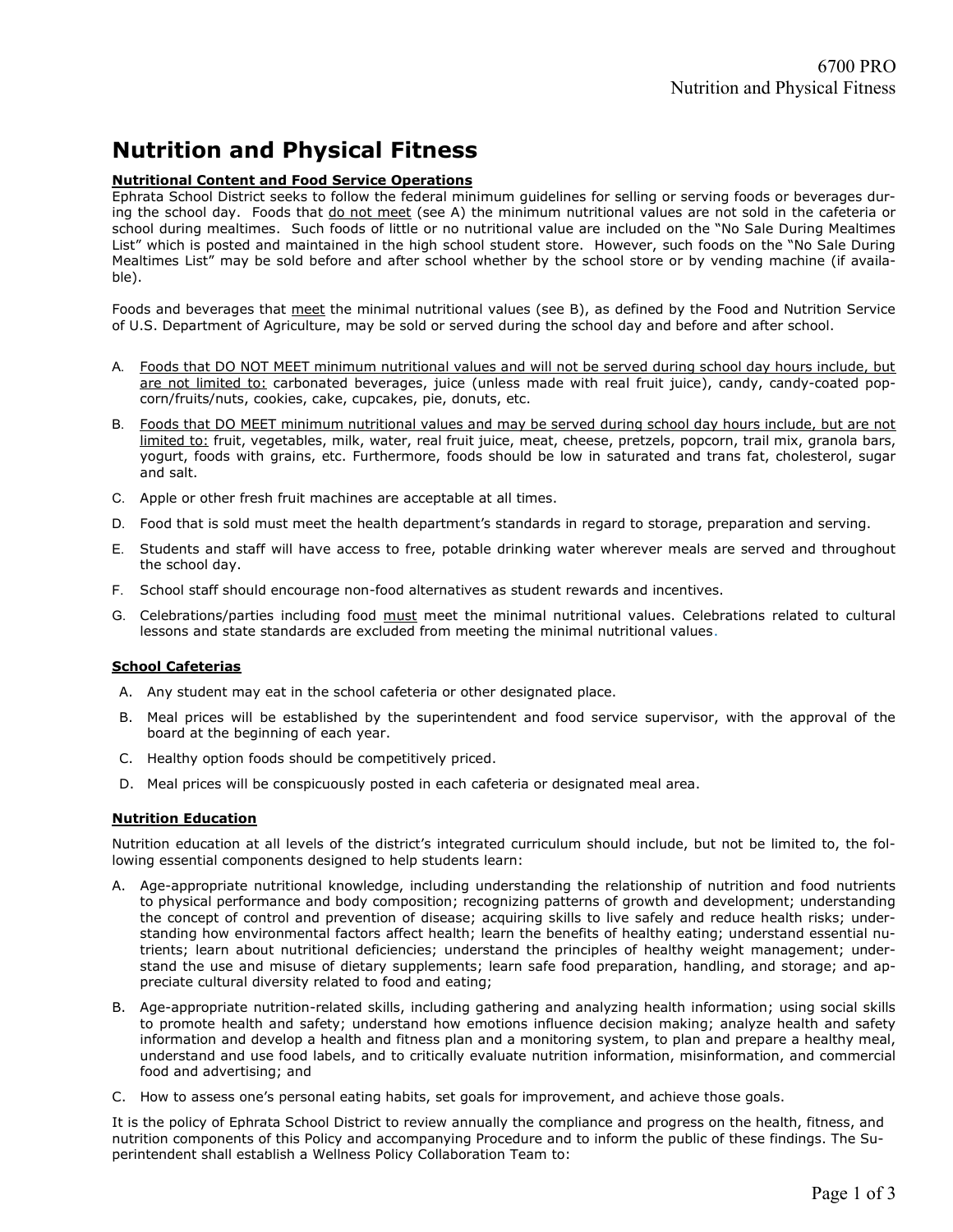- 1. Review policy and procedures for compliance and,
- 2. Monitor progress and make recommendations for adjustments and improvements as appropriate.

## Nutrition and Food Services Operation

In order to support the school's nutrition and food services operation as an essential partner in the educational mission of the district and its role in the district's comprehensive nutrition program, the superintendent is responsible for:

- A. Encouraging all students to participate in the school's child nutrition meal program.
- B. Providing varied and nutritious food choices consistent with the applicable federal government Dietary Guidelines for Americans.
- C. Providing adequate time and space to eat meals in a pleasant and safe environment. Schools shall ensure:
	- 1) Seating is not overcrowded;
	- 2) Rules for safe behavior are consistently enforced;
	- 3) Appropriate supervision is provided.

### Staff Development

Ongoing in-service and professional development training opportunities for staff in the area of food nutrition will be encouraged.

## Family and Community Involvement

In order to promote family and community involvement in supporting and reinforcing nutrition education in the schools, the school principal is responsible for ensuring:

- A. Nutrition education materials and\_meal menus are made available to parents by posting on website;
- B. Parents are encouraged to promote their child's participation in the school meals program. If their children do not participate in the school meals program, parents should provide their children with healthy snacks/meals;
- C. Families are invited to attend exhibitions of student nutrition projects or health fairs;
- D. Nutrition education curriculum may include homework that students can do with their families (e.g., reading and interpreting food labels, reading nutrition-related newsletters, preparing healthy recipes, etc);
- E. School staff are encouraged to cooperate with other agencies and community groups to provide opportunities for student projects related to nutrition, as appropriate; and
- F. School staff consider the various cultural preferences in development of nutrition education programs and food options.
- G. Grades K-6 Student Nutrition Instruction Cooperative with Grant County Extension Service

Ephrata School District engages in a cooperative relationship with the Grant County Extension Service to provide annual Grades K-6 nutrition education through the Supplemental Nutrition Assistance Program. The no cost program is intended to educate students about fruits, vegetables, and healthy foods to encourage healthy choices in their diets.

H. Farm to School Connection

Ephrata School District engages in a cooperative relationship with local farms utilizing the Farm to School program. Farm to School is the practice of sourcing local food for schools or early learning providers and supplying agriculture, health and nutrition education opportunities (school gardens, field trips, cooking lessons, etc.). Farm to School improves the health of children and communities while supporting local and regional farmers.

### Physical Education

### Health and Fitness

It is the district's position that all students have equal and equitable opportunities for physical activity and fitness education in our schools. The superintendent is encouraged to review and consider implementing physical activity and fitness education program improvements. The goals of the district are:

- A. All children, from kindergarten through grade 12, will participate in a daily, quality, standards-based physical activity/fitness education program;
- B. All schools will have certificated physical education teachers providing instruction; and